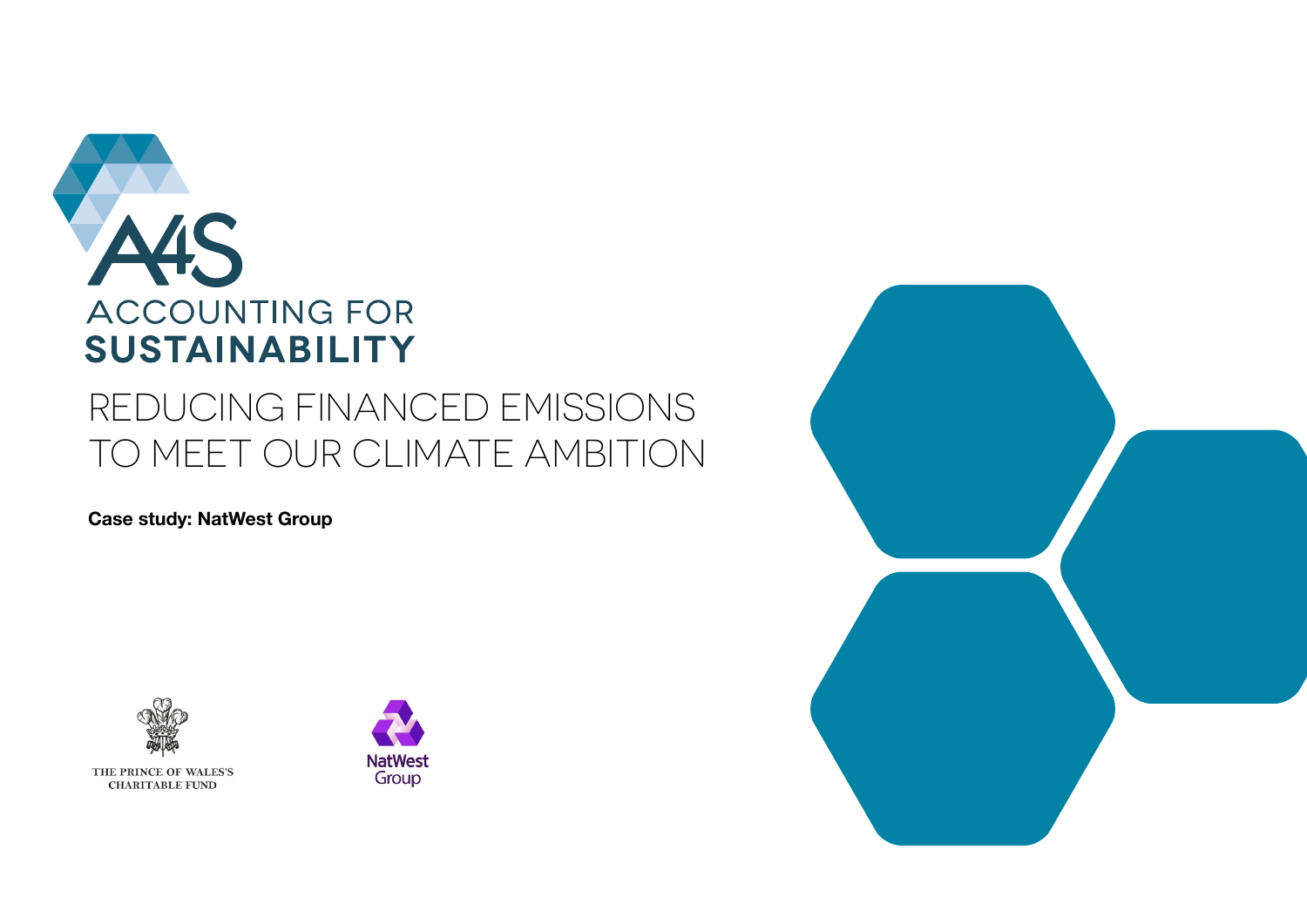

# **WHAT?**

NatWest Group is the largest business and commercial bank in the UK, with a significant retail business. Our ambition is to be a leading bank in the UK and Republic of Ireland (RoI) helping to address the climate challenge. Climate is a key area of focus in our purpose-led strategy, alongside Enterprise and Learning.

In February 2020 we announced our climate ambition, which includes the following:

- 1. At least halving the climate impact of our financing activity by 2030.
- 2. Supporting mortgage customers to increase their residential energy efficiency and incentivize purchasing of the most energy efficient homes, with an ambition that 50% of our UK and Rol mortgage customers' homes are at or above Energy Performance Certificate (EPC)<sup>1</sup> rating C, or equivalent, by 2030. for  $\alpha$  in our Purpose-led strategy,  $\alpha$
- 3. Providing £20 billion climate and sustainable funding and financing by 2021.  $\sigma$   $\sigma$ , we are  $\sigma$
- 4. Making our own operations Climate Positive by 2025.  $\sigma$  and  $\sigma$
- 5. Stop lending and underwriting to companies with more than 15% of activities related to thermal and lignite coal, and major oil and gas producers; unless they have a credible transition plan in line with the processed on the process of the 2021. We plan a full phase-out from coal by 2030.  $U$   $U$   $U$   $U$   $U$   $U$   $U$   $U$   $U$   $U$

To support the delivery of our climate ambition, we are assessing the greenhouse gas (GHG) emissions associated with our loans and investments (financed emissions). To this effect, we have used available guidance eg the global GHG accounting standard of the **[Partnership for](https://carbonaccountingfinancials.com)  [Carbon Accounting Financials](https://carbonaccountingfinancials.com)** (PCAF) – being the first major UK Bank to join PCAF – and have adopted the guidance methodology for financial institutions by the **[Science Based Targets initiative](https://sciencebasedtargets.org)** (SBTi). For year end 2020, we produced our first standalone **[climate-related disclosures](https://investors.natwestgroup.com/~/media/Files/R/RBS-IR-V2/results-center/19022021/2020-climate-related-disclosure-report.pdf)  [report](https://investors.natwestgroup.com/~/media/Files/R/RBS-IR-V2/results-center/19022021/2020-climate-related-disclosure-report.pdf)**, which included preliminary estimates of our financed emissions.

Recently, NatWest Group became a **founding member of the Net Zero [Banking Alliance](https://www.natwestgroup.com/news/2021/04/natwest-group-becomes-net-zero-banking-alliance-founding-member.html)**. This also confirmed our ambition to reach net zero carbon on our financed emissions by 2050.



1. **<https://personal.natwest.com/personal/banking-with-natwest/our-purpose/climate/home/what-is-an-epc-certificate.html>**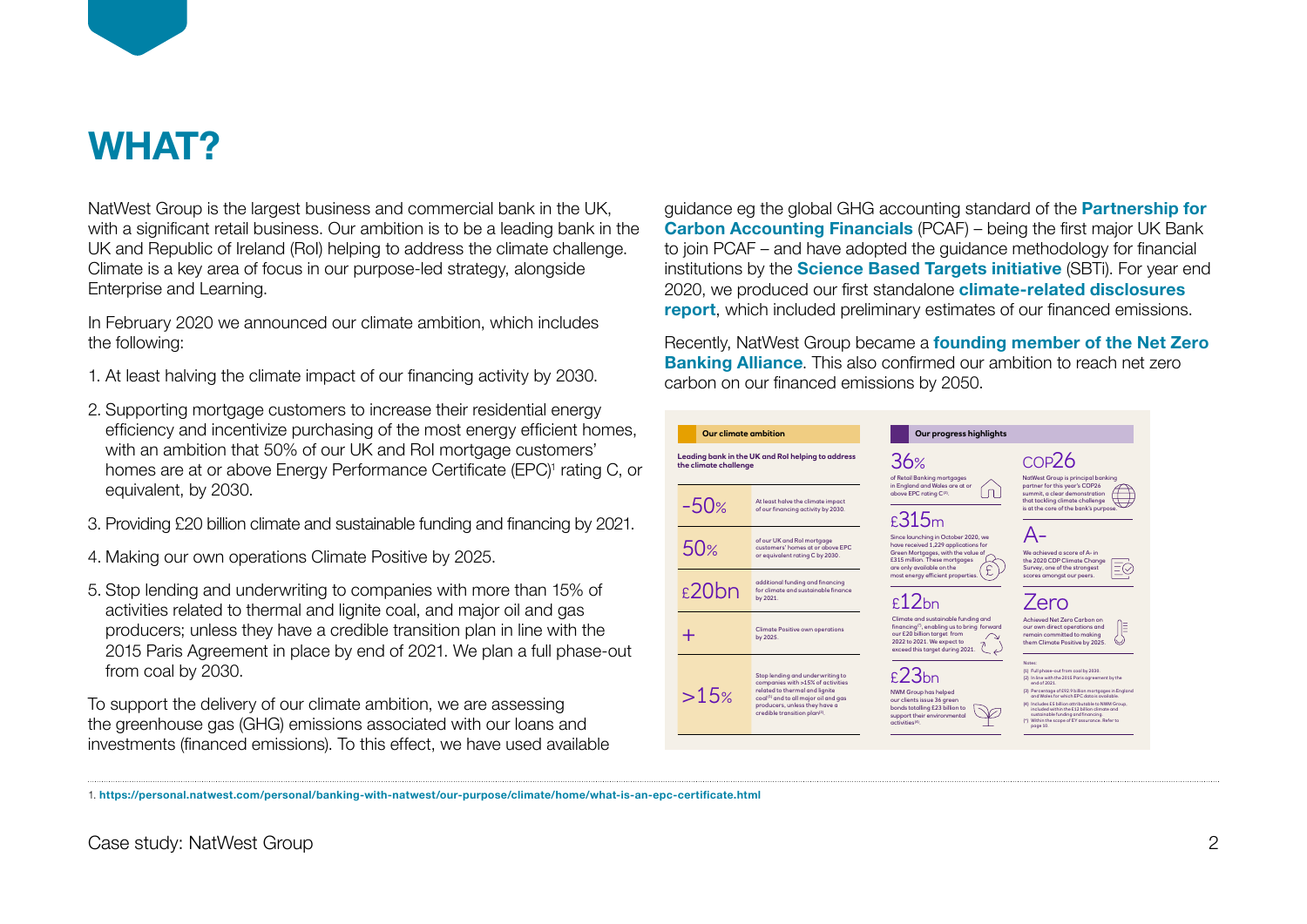

# **WHY?**

We recognize that climate change is a critical global issue which has significant implications for our customers, employees, suppliers, partners and therefore NatWest Group itself. This motivated us to include climate in our purpose-led strategy. We recognize that a large share of our climate impact is beyond our direct operations; estimating our financed emissions gives us a way to understand that impact in more detail. Through this we can identify how we can accelerate the speed of transition and use the results in our decision making.

Climate change is also an area of increasing focus from policymakers and regulators, with the upcoming 2021 UN Climate Change Conference (COP26) a driving force for global action. Meanwhile, recent regulatory developments in

the UK and Europe are showing a trend towards mandatory disclosures and new reporting frameworks. Although we were already working on climate-related disclosures, the expectation and pace of regulatory change is an incentive to accelerate this work.

Voluntary climate reporting was a natural direction for us to take. Having set our goal of reducing our financed emissions, we wanted to be transparent about our progress. There is also an expectation from the market to see how we are performing against our climate ambition. Our early reporting gives us the opportunity to play a part in industry discussions to support enhancements in emissions calculations and reporting.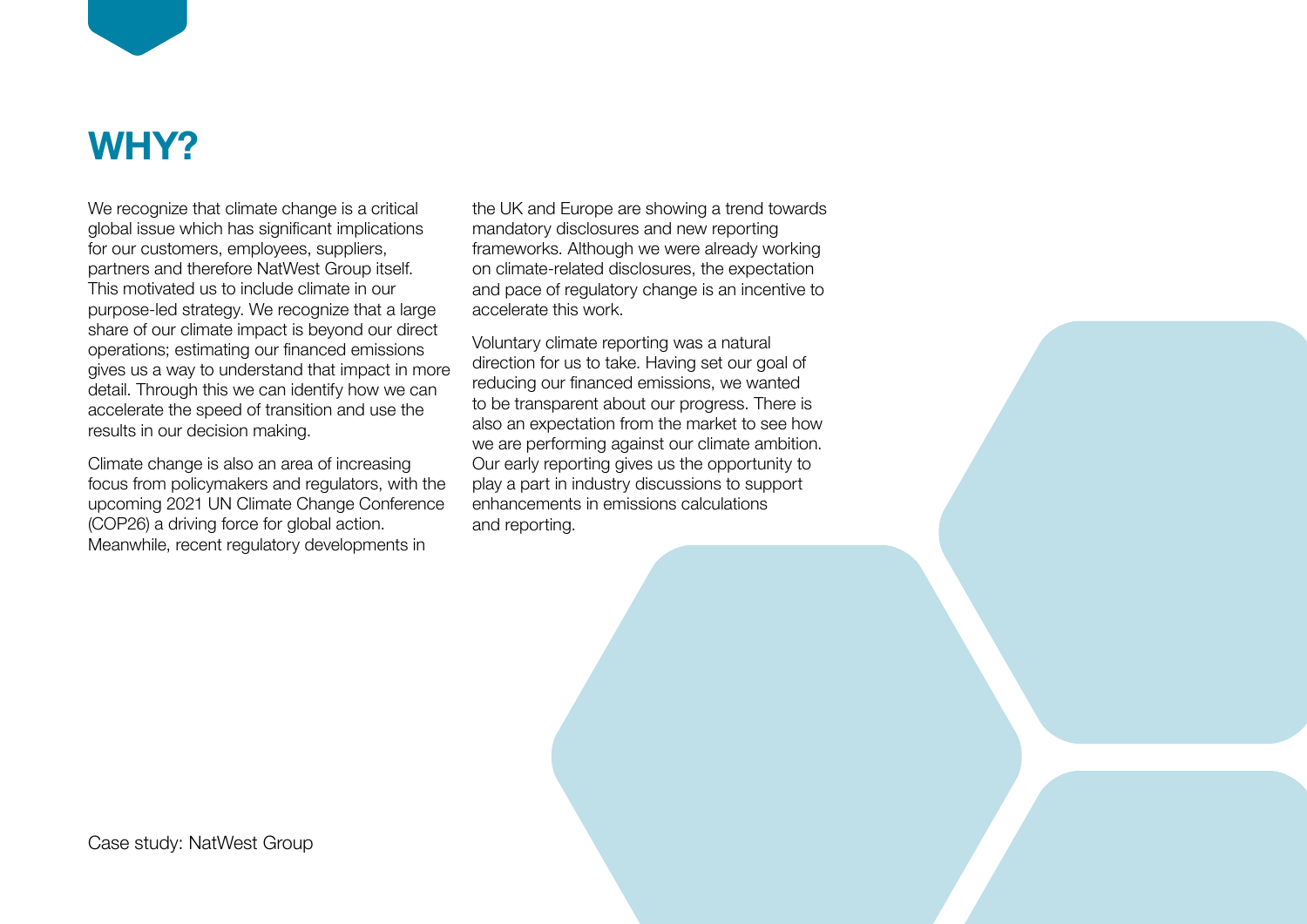

# **HOW?**

The announcement of our climate ambition in 2020 was a critical point in our journey to estimate financed emissions. We are working towards embedding climate into our decision making, governance and risk management, as well as our business plans. The link to our strategy has also been useful for staff engagement, establishing it as a key business priority.

Although the calculation of financed emissions started as a strategy-led programme, the involvement of the finance function now supports the review, analysis, development and embedding of measurement capabilities.

For our preliminary estimates of financed emissions, we focused on four sectors: residential mortgages, oil and gas extraction, agriculture (primary farming) and automotive manufacturing. We selected them based on a combination of the sector's potential climate impact and their materiality to our loans and investments portfolio.

In finalizing our first focus sectors, we also reviewed whether appropriate methodologies existed for estimating their emissions and emissions intensity.

Having set the ambition and selected our focus sectors, we needed to start calculating our current financed emissions. We acknowledged from the outset that the analysis of financed emissions would be challenging with new and evolving methodologies. During 2020, we joined market-leading collaborative groups with the aim of supporting the development

of market standards. For our preliminary estimates, we leveraged existing standards and learning across the industry. Amongst others, the **[PCAF standard](https://carbonaccountingfinancials.com/standard)** was a useful starting point for methodologies that we could apply.<sup>2</sup> More recently, SBTi published its guidance methodology for financial institutions, which we drew on as well. These approaches guided us in how we selected and analysed our data.

In the next sections, we explore our approach in more detail.

2. See page 54 of NatWest Group's **[Climate-related disclosures report 2020](https://investors.natwestgroup.com/~/media/Files/R/RBS-IR-V2/results-center/19022021/2020-climate-related-disclosure-report.pdf)** for the full list of methodologies and standards used.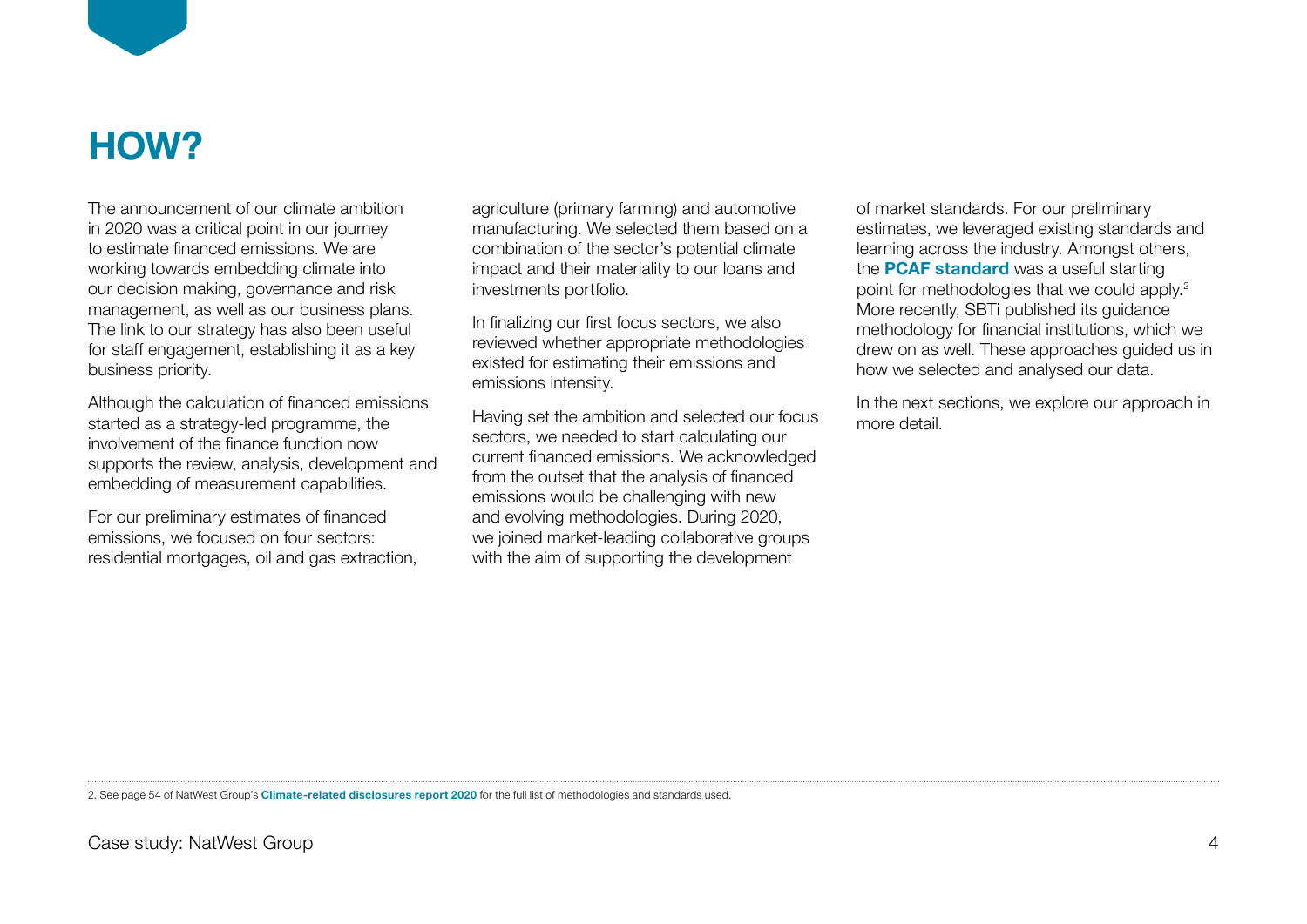### WORKING TOGETHER

Staff from finance, legal, risk, business, strategy and data functions were part of our core team for starting the process of calculating and reporting financed emissions. This team drove forward the agenda and spread awareness across other areas of the bank of what we were doing. As we expanded the work, other staff contributed key skills and knowledge and we will continue working collectively to improve our understanding, clarify roles and responsibilities and develop detailed plans to achieve our goals.

Finance plays a key role in holding the business to account, so engaging finance is important for developing measurement and supporting the business and other teams to make this business as usual. In 2020, finance mostly focused on developing the reporting process as well as

supporting the on-going measurement work. As we mature our capabilities, finance's role is evolving to include overall management of the measurement and reporting processes. This will include reviewing data and methodologies, developing management information and reporting, as well as incorporating financed carbon emissions into our financial processes.

More broadly, education amongst all colleagues has been a key focus of the bank during 2020 to help embed climate into our culture, including identification and management of climate-related risks and opportunities across NatWest Group. Approximately 800 colleagues participated in a 12-week programme launched during 2020, developed specifically for NatWest Group in collaboration with a UK-based university.

In addition, the finance team has established a climate technical forum attended by staff from various areas to support decision making and to enhance knowledge of financed emissions' calculations and methodologies. We found it helpful to start by discussing the methodologies and calculations underlying the emissions data in advance of assessing impacts on various areas.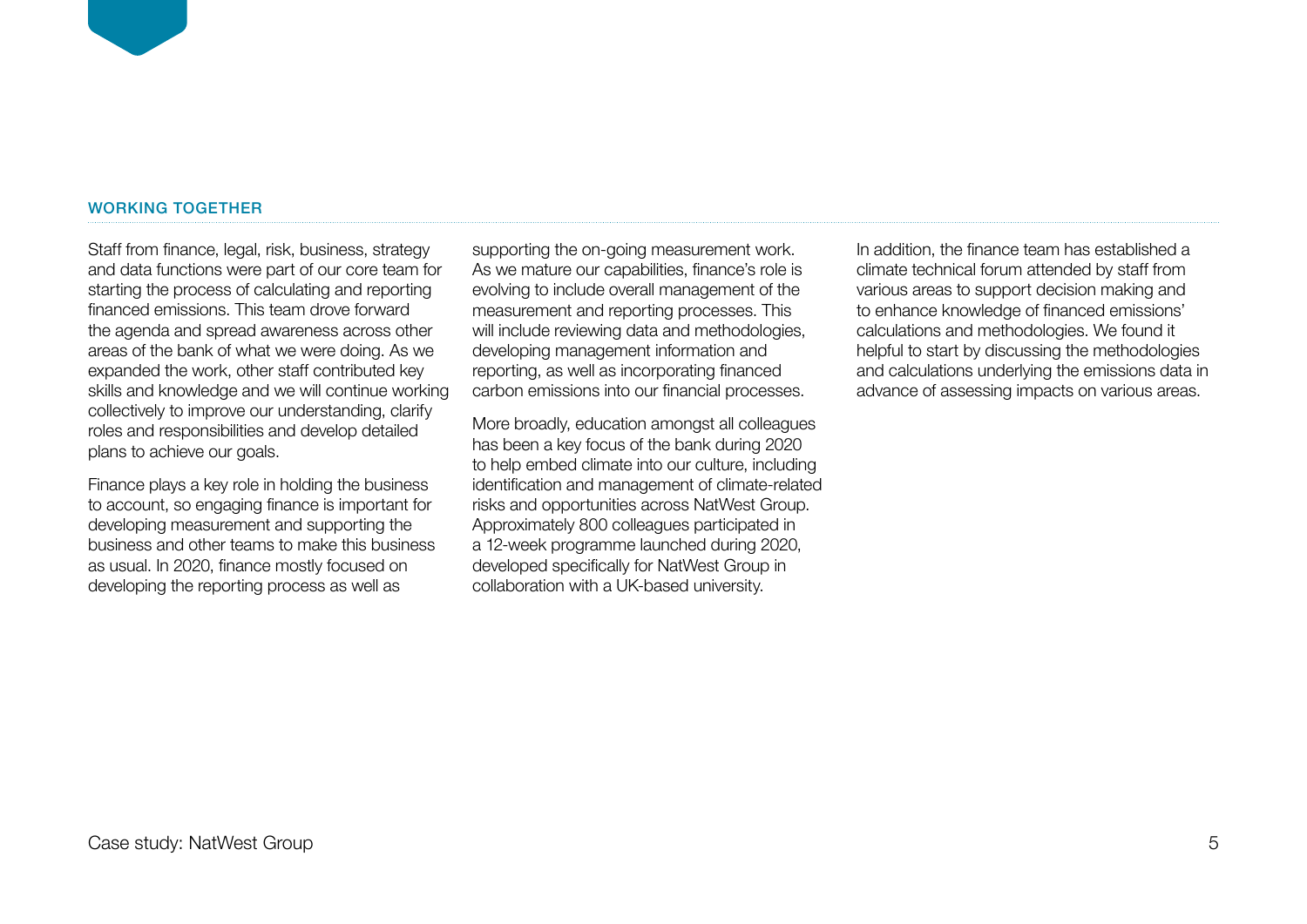### OUR DATA AND REPORTING

Data is central to calculating our financed emissions, so we needed to get our data processes set up quickly.

## **Data**

Preparing the first calculations gave us useful experience in applying the PCAF approach and identifying our data gaps. Although there are many methodologies available, following one primary standard for measuring financed emissions, as much as possible, helped to focus our work as we moved from concept to practice. When we understood the data requirements for our sectors and methodologies, the data and analytics team led the work to source it. They aimed to get the best quality data that was feasible, guided by the PCAF data scoring methodology for data quality that is included within the PCAF standard.

For each sector, we used a mixture of sourced and extrapolated data to calculate our estimated financed emissions. In residential mortgages, for example, we used a government data source for EPC data, which was available for just under

half of our portfolio. In cases where no data was available, we applied the average emissions profile based on the EPC data we did have.3 The next step was to review and challenge those calculations. We validated the results with our business colleagues to make sure that the financed emissions we had calculated seemed reasonable.

# **Reporting**

The climate-related disclosures report explains our approach to financed emissions. For each sector we reported on how financed emissions were calculated and the types of publicly available and extrapolated data that we used. We also calculated and reported the weighted PCAF data quality score and dedicated a section of our report to the limitations of climate metrics and our estimates, including:4

- **•** Lack of reliable emissions and other important data
- **•** Lack of standardization, transparency and comparability
- **•** Reliance on assumptions and future uncertainty
- **•** Variation in approaches and outcomes

Our auditors provided independent limited assurance over selected environmental, social and governance content (including climaterelated disclosures) for the year ended 31st December 2020. We continue to engage with our auditors as we plan how to build on our current reporting.

<sup>3.</sup> For more detailed information on data availability and quality by focus sector, see sections 5.6.1 – 5.6.4 of NatWest Group's **[Climate-related disclosures report 2020](https://investors.natwestgroup.com/~/media/Files/R/RBS-IR-V2/results-center/19022021/2020-climate-related-disclosure-report.pdf)** 4. For further details, see section 5.7 of NatWest Group's **[Climate-related disclosures report 2020](https://investors.natwestgroup.com/~/media/Files/R/RBS-IR-V2/results-center/19022021/2020-climate-related-disclosure-report.pdf)**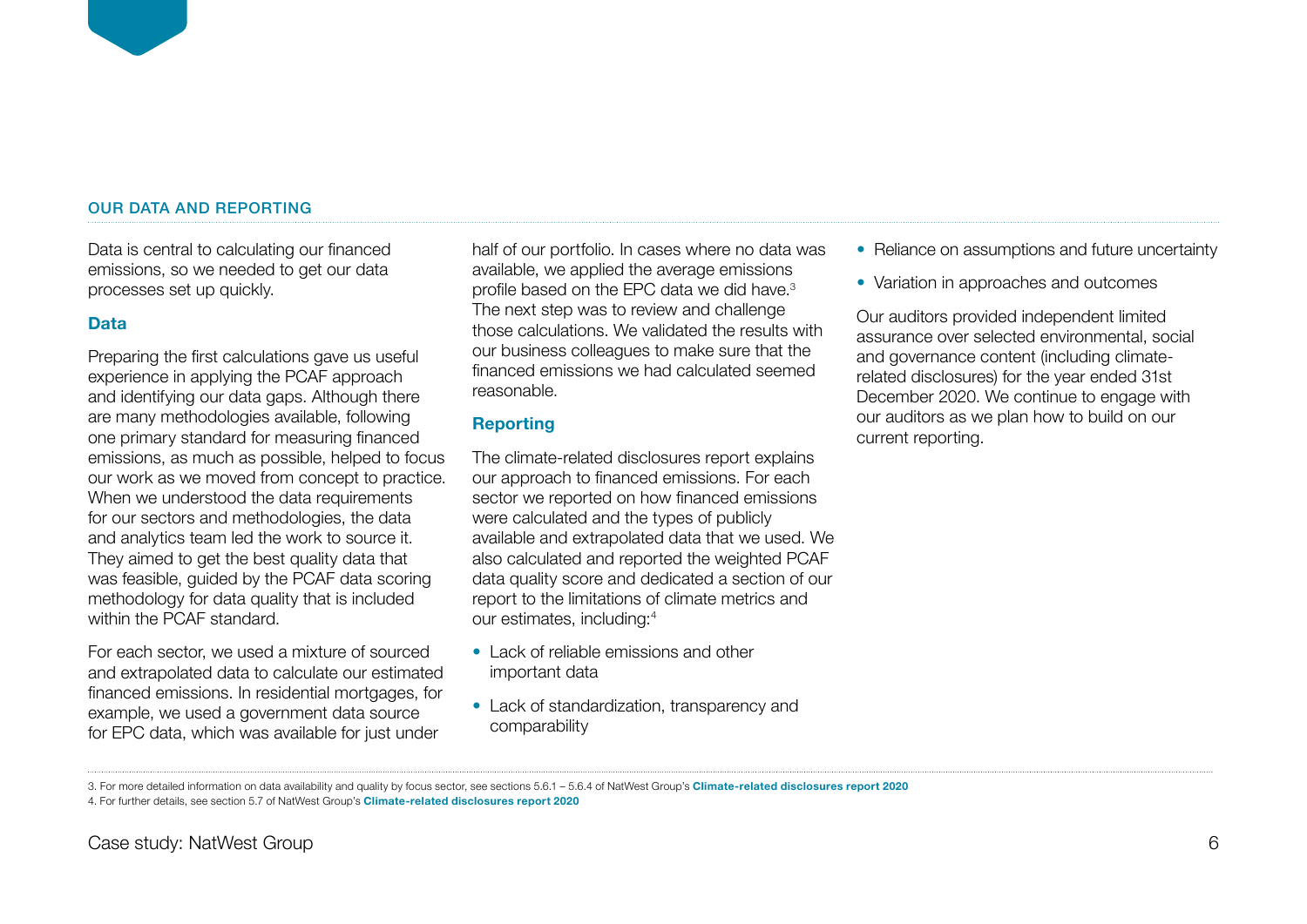### **A SECTOR-DRIVEN APPROACH TO REDUCING EMISSIONS**

Understanding our financed emissions for specific sectors will enable us to set sectorspecific targets that support our overall ambition and develop plans for reducing emissions.

We aim to engage and support our customers' transition to a net zero economy, and we are committed to working collaboratively and exploring options with our partners, stakeholders and peers to deliver our climate ambition and achieve a better future for everyone.

## **Automotive sector**

The automotive sector has some natural opportunities for emissions reduction. For example in the UK, our primary market, the government has **[announced plans to phase out petrol](https://www.gov.uk/government/news/government-takes-historic-step-towards-net-zero-with-end-of-sale-of-new-petrol-and-diesel-cars-by-2030)  [and diesel cars](https://www.gov.uk/government/news/government-takes-historic-step-towards-net-zero-with-end-of-sale-of-new-petrol-and-diesel-cars-by-2030)**. A switch from internal combustion engine vehicles to electric vehicles can play a key role in achieving Paris-alignment in the automotive sector. To support this, **[we have](https://www.natwestgroup.com/news/2021/02/switching-to-electric-vehicles-made-easier.html)  [partnered with Octopus Energy](https://www.natwestgroup.com/news/2021/02/switching-to-electric-vehicles-made-easier.html)** to support our customers' transition to electric vehicles.

### **Residential mortgages sector**

For residential mortgages, we know we can play an important role engaging with our mortgage customers to inform and increase awareness of the benefits and options available, helping them to improve home energy efficiency through making home improvements. Building on the launch of our **[Green Mortgage product](https://personal.natwest.com/personal/mortgages/mortgage-types-and-rates/green-mortgages.html#green)**, we will continue to develop green financial products to reward and incentivize the purchase of the most energy efficient properties, measured by their EPC, and also to allow customers to fund home improvements that increase the energy efficiency of existing properties. We will also take a proactive stance to sector engagement, working with government, as well as across the finance sector with non-governmental organizations (eg the **[Green Finance Institute](https://www.greenfinanceinstitute.co.uk/)**) to align to industry standards and create consistency for customers regarding green financing.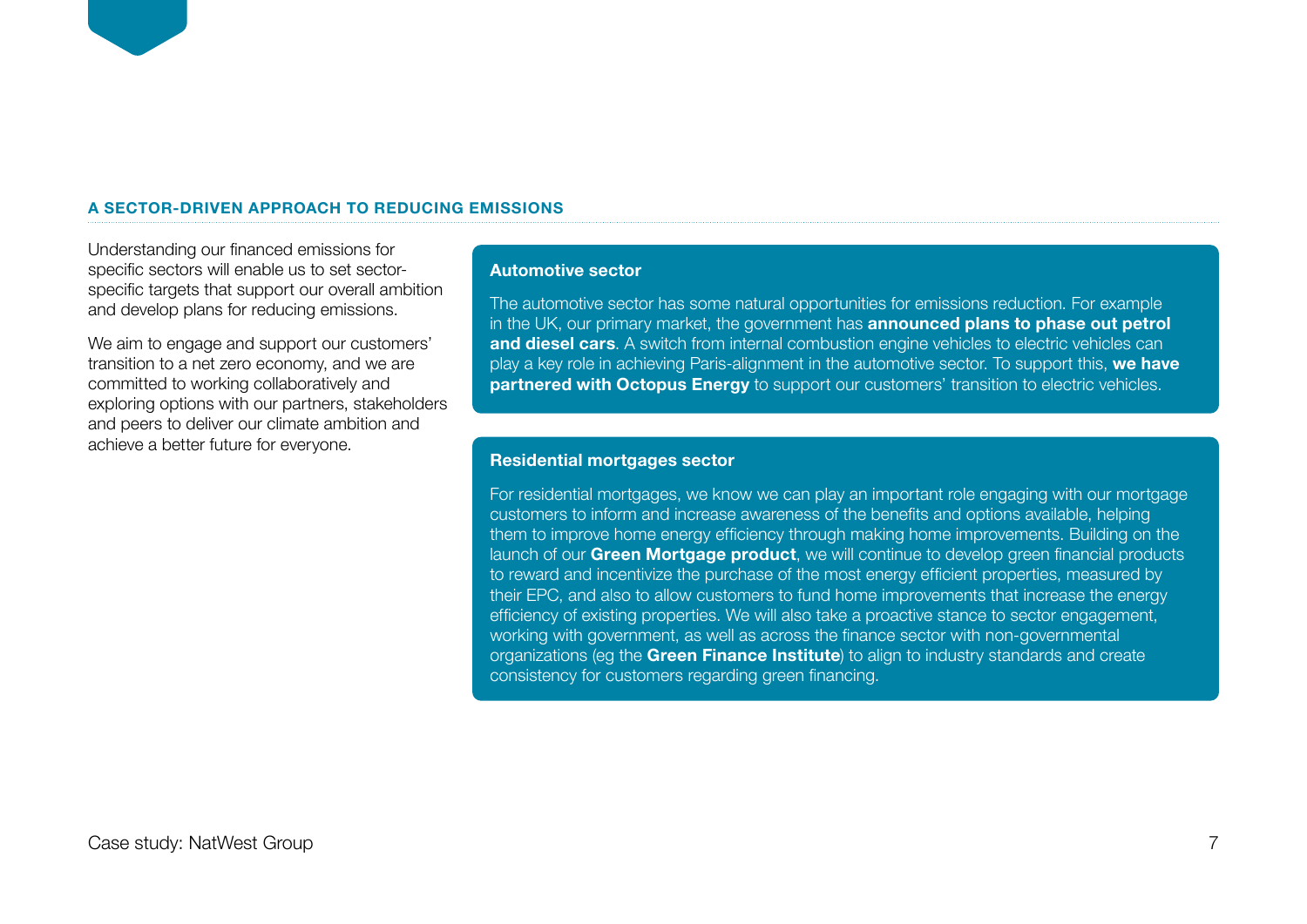

We are now exploring how to improve the calculations for our current focus sectors – by enhancing our data and further developing our methodologies – and plan to expand to other sectors. In particular, we will engage with customers, stakeholders, and participate in wider initiatives, to help enhance the availability of granular climate-related data for customers, with the aim to improve the quality of future estimates.

Using the preliminary financed emissions estimates, we are working with our business colleagues to set actions to support the transition to a net zero economy. In order to embed these actions into decision making across the organization, we are focusing on

building our climate data capability, introducing new tools which integrate with financial planning, and also on education. Over time, we expect climate data granularity to improve as we move towards utilizing direct customer climate data. The financed emissions calculation will also help us with our customer engagement.

In the short term, we are focusing on building financed emissions into our regular management information so that users can start actively using this data.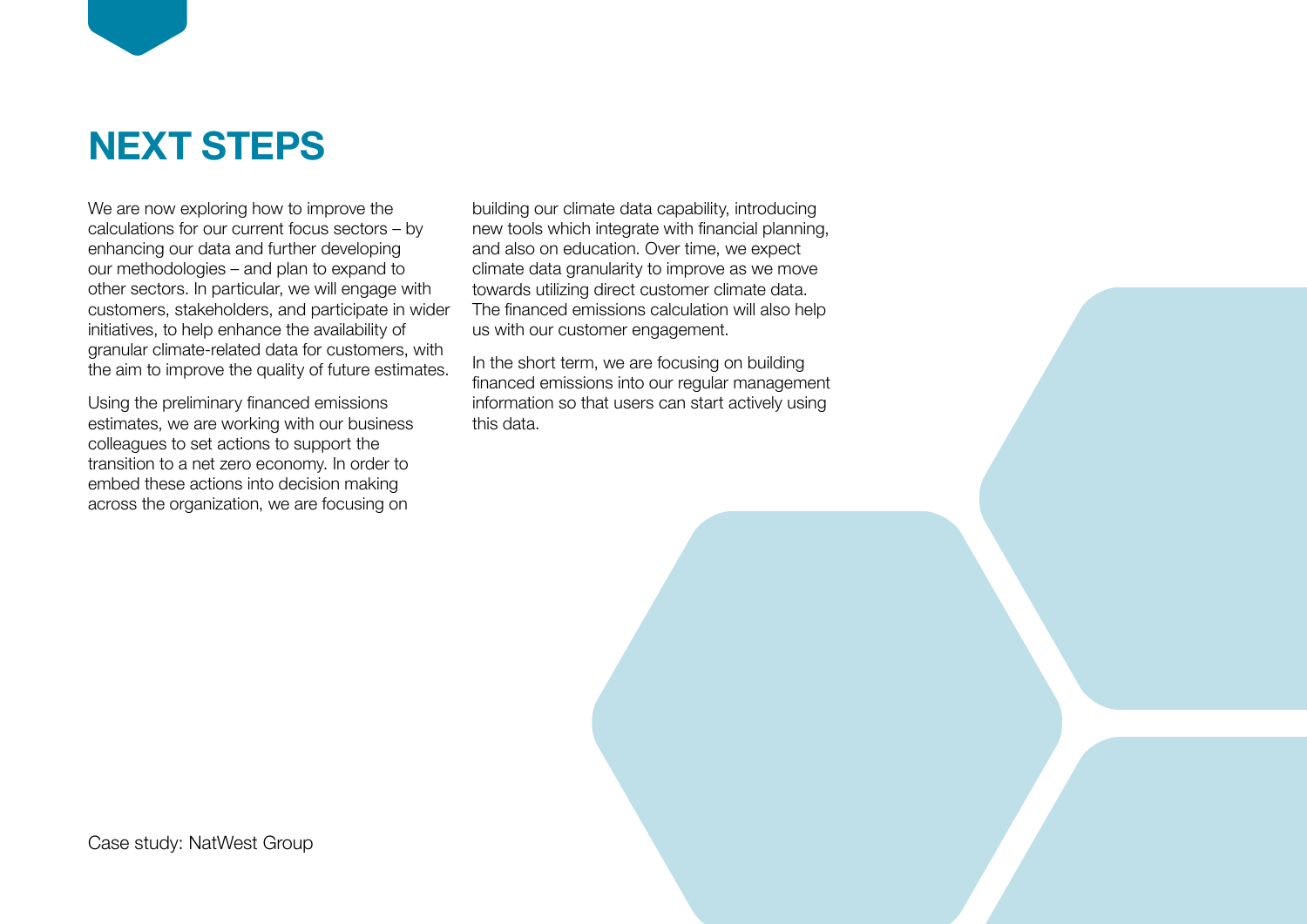# **TOP TIPS**

#### **START**

Don't be afraid to get started – just start. The data and calculations won't be perfect, but the sooner you start to calculate your financed emissions the sooner you can plan to reduce them. That is something we need to do both as individual organizations and as an industry.

#### **PLAN HOW YOU WILL USE FINANCED EMISSIONS ESTIMATES**

It's easy to get lost in the technicalities and the detail of the data, but avoid getting too embroiled. You need to use this information in your working practices: that's how you create change. This is a big shift in culture and behaviour, so start planning for this early.

#### **INTEGRATE FINANCED EMISSIONS INTO FINANCE**

You will see very quickly how managing financed emissions links to finance's work. Finance needs to have carbon in its language, alongside debits, credits, profit and loss. Make sure that you are training finance staff so they build their own knowledge of carbon emissions similar to financial metrics.

#### **COLLABORATE WIDELY**

There are many opportunities to collaborate with the industry, in particular as we go through the sector-by-sector analysis. We found it invaluable to work with PCAF and have conversations with other banks. As the banking corporate sponsor of COP26, we recognize the need for collaboration and cooperation that must take place between governments, businesses, regulators and society, and the key role of the finance sector to support the transition to a net zero economy.